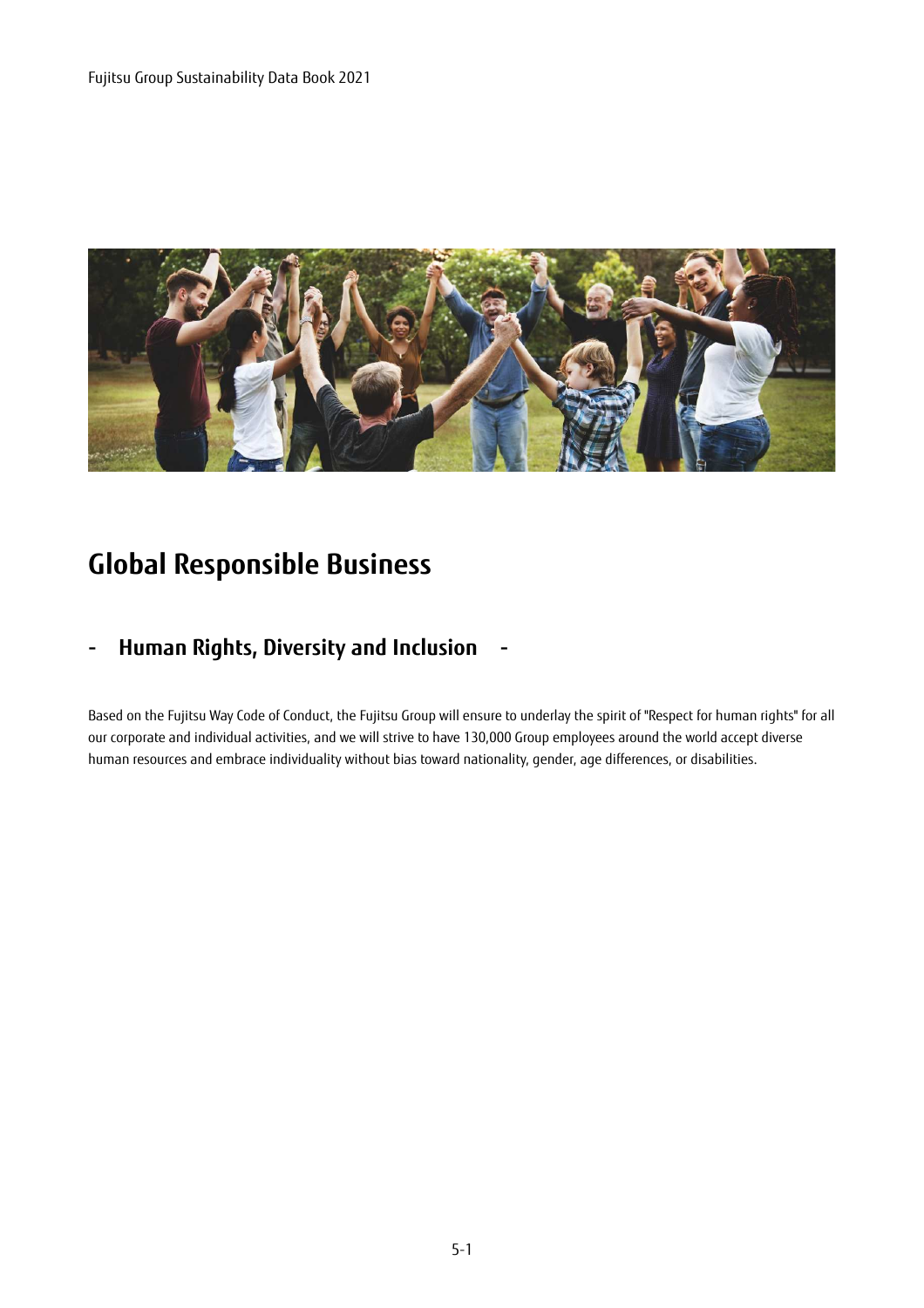# **Human Rights**

## **Goals**

#### **WHAT FUJITSU ASPIRES TO BE**

In both the real-world and digital societies, consideration for "human dignity" is reflected in all our corporate activities and we constantly work to "create human-centric value".

#### **GOALS FOR FY2022**

Embedding "respect for human rights" within the Fujitsu Group KPI: Completion rate for global human rights training: 80%

## **Our Approach**

The shared values articulated in the Code of Conduct of the Fujitsu Way are guidelines for each employee to follow when conducting their daily business operations. Prime among them is "We respect human rights", a principle that underpins all our corporate activities. We are working to ensure that this concept becomes an integral part of the day-to-day actions of all employees in the group.

In December 2014, the Fujitsu Group released the "Fujitsu Group Human Rights Statement" to promote activities that respect human rights in accordance with this Code of Conduct, as set out in the Fujitsu Way. The statement has been prepared in 21 languages, including Japanese and English, with the aim of ensuring that it becomes embedded in the corporate culture of all our group companies. Fujitsu has also set out the "Fujitsu Guiding Principles of Respect for Human Rights in Employment" to ensure that respect for human rights in regard to employment becomes firmly entrenched.

Fujitsu has publicly announced its support for the ten principles of the United Nations Global Compact(\*)based on universal principles regarding human rights and rights at work, such as the Universal Declaration of Human Rights and the International Labour Organization's (ILO) Declaration on Fundamental Principles and Rights at Work. We will continue to drive management practices that respect human rights.

- \*1 Ten principles of the United Nations Global Compact: The compact identifies ten principles that corporations should uphold in four areas: human rights, labor practices, the environment and anti-corruption.
- Fujitsu Group Human Rights Statement https://www.fujitsu.com/global/documents/about/csr/humanrights/fujitsu-group-human-rights-statement\_en.pdf
- Fujitsu Guiding Principles of Respect for Human Rights in Employment https://www.fujitsu.com/global/documents/about/csr/humanrights/fujitsu-group-principles-of-respect-for-human-rights-inemployment\_en.pdf

## **Organizational Structure and Regular Reviews**

In accordance with the "Fujitsu Group Human Rights Statement" referred to above, the Fujitsu Group is engaged in building a Human Rights Due Diligence Scheme that identifies the human rights impacts of our business activities throughout the entire global value chain, while also preventing and mitigating any negative impacts.

As part of this activity, we interviewed personnel across a wide range of departments in Fujitsu and exchanged ideas with Japanbased as well as international experts. In doing so, we identified three key areas where our business activities have a major impact: supply chain, employees, and customers and end users. We are now engaged in activities to address human rights issues in these areas.

In order to further drive Human Rights Due Diligence, within the Human Rights and Diversity pillar of our global responsible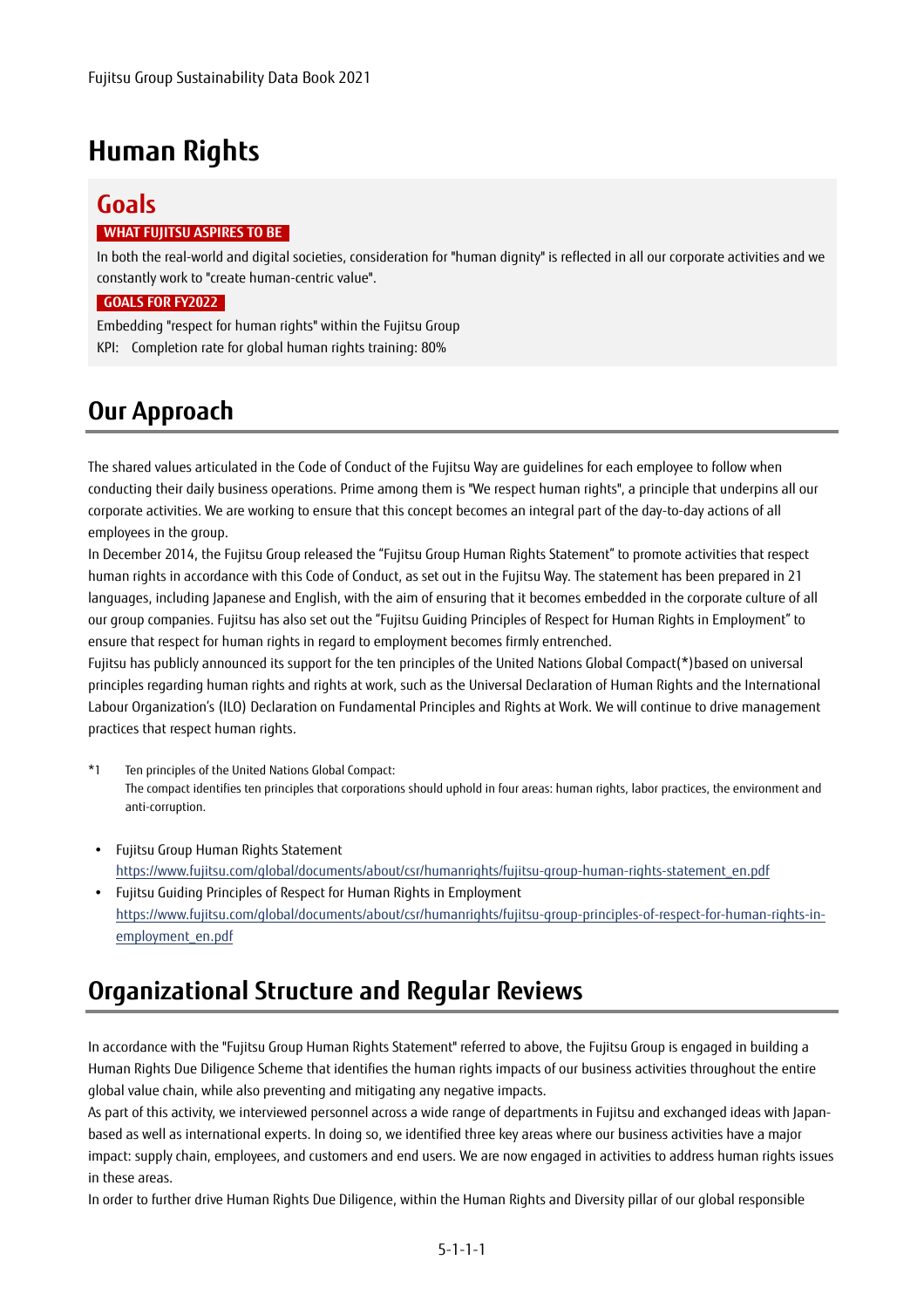business activities, we have established a structure of regular meetings for those responsible for promoting human rights in each of Fujitsu's operating regions. We will monitor the progress being made toward achieving our goals and KPIs in this area and continue to exchange ideas on Human Rights Due Diligence.

## **Activities to Raise Awareness of Human Rights**

The Fujitsu Group has established a Human Rights Promotion Committee which is chaired by the board member in charge of human resources. To implement activities that promote respect for human rights, we have set up Regional Human Rights Promotion Committees comprising regional workplace representatives in each Fujitsu work location in Japan. We also collaborate with the committees in Fujitsu Group companies within Japan.

The status of activities and issues with the regional and group company committees is regularly reported to the head office of the Human Rights Promotion Committee. Findings are used by the Human Rights Promotion Committee to summarize activities and set policy directions on an annual basis to drive ongoing, structured educational activities that promote respect for human rights. In order to communicate and entrench the Fujitsu Group Human Rights Statement in the culture of all group companies, we created "Business and Human Rights" posters and displayed them in approximately 230 work locations in Japan and other countries.



# **Education on Human Rights**

Based on the policy directions set by the Human Rights Promotion Committee, Fujitsu and the group companies within Japan conduct education and training activities using course content that is common across the company as well as content targeting issues specific to a region or group company. There are training programs that all employees undertake when joining the company and upon promotion, as well as other training programs held year-round. These training programs cover various human rights issues, including discrimination against minorities, workplace harassment, understanding of LGBT issues, and human rights issues related to business operations. At Fujitsu, we believe it is crucial for a culture of understanding to be championed by senior management in order to instill respect for human rights. Therefore, we conduct training for newly appointed executives in Fujitsu and our group companies in Japan that teaches them our approach to corporate activities based on international human rights standards. Moreover, the Fujitsu Group developed an e-learning program on "Business and Human Rights" in FY2016 that was intended for 100,000 group employees and aimed to heighten awareness about human rights issues. During FY2021, we are planning for every member of staff to undertake this training program.

## **Framework for Reporting and Consulting on Human Rights Issues**

The Fujitsu Group conducts its business activities worldwide in close collaboration with local communities. Working with these communities, we have established systems to engage in human rights-related consultations and information gathering both inside and outside the company, in order to listen to and understand the opinions of various parties.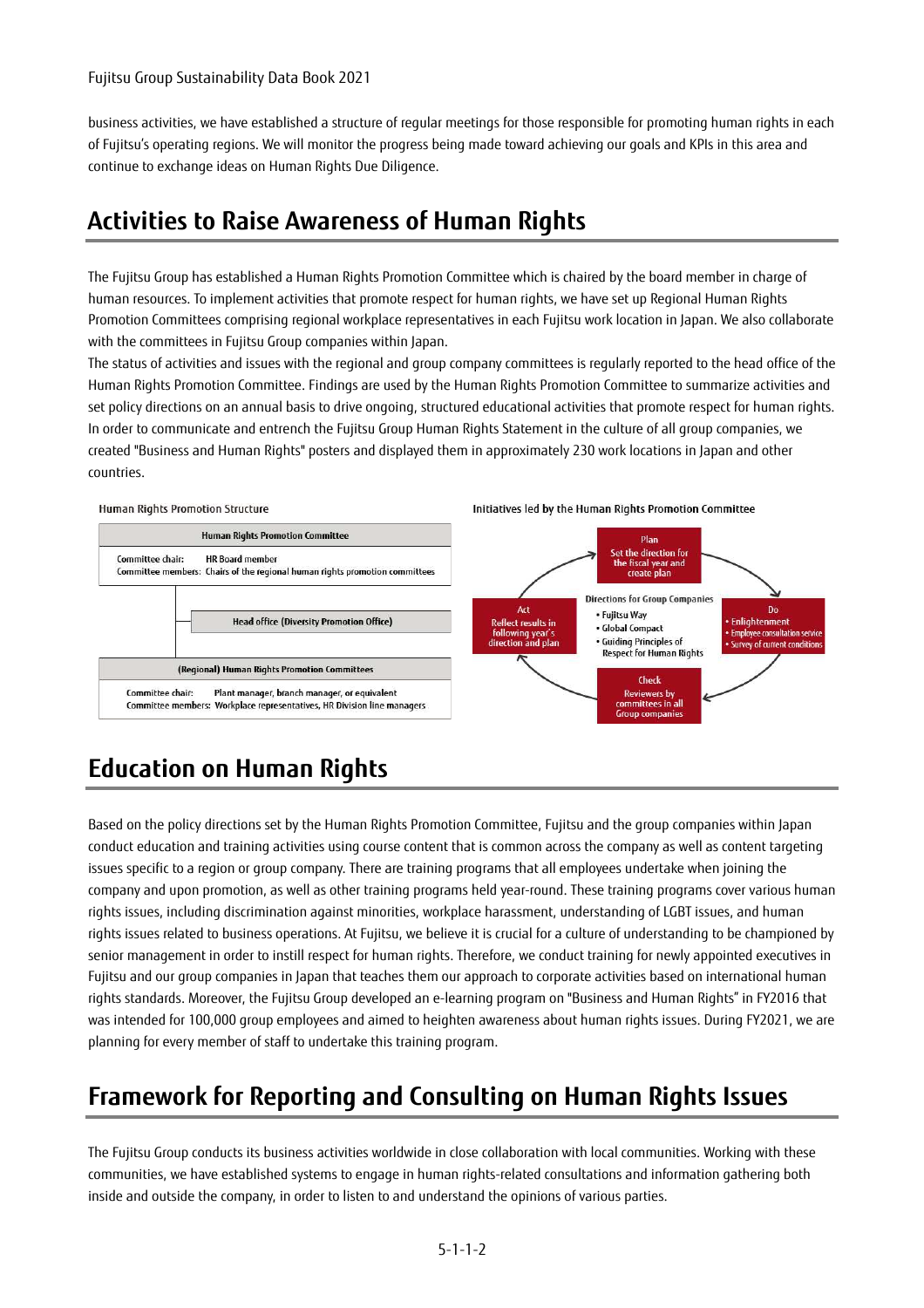The Fujitsu Group has created an intranet-based system to consult with and accept input from all Fujitsu Group employees on human rights-related issues. Within Japan, Fujitsu has set up Human Rights Consultation Service facilities in 16 locations. The matters discussed are reported to the Human Rights Promotion Committee and regularly communicated to auditors, with careful consideration given to ensuring that personal information and privacy are respected. The objectives are to understand the utilization status of this consultation service and to put in place initiatives designed to prevent recurrences of any breaches. Through the Compliance Line/Fujitsu Alert structure, the Fujitsu Group receives reports and offers consultations related to compliance issues, including human rights issues, for all Fujitsu Group employees, customers, suppliers and other third parties globally. The Fujitsu Group has also set up the Compliance Line for Suppliers in Japan as a channel for receiving reports from suppliers in Japan regarding any actions that are potential or actual instances of non-compliance in our purchasing activities.

 Global Compliance Program https://www.fujitsu.com/global/about/csr/compliance/#anc-03

## **Initiatives to Prevent Forced Labor and Child Labor**

The Fujitsu Group has stipulated that it will not use forced labor or child labor, and it conducts written CSR surveys based on the ISO 26000 standard in order to check on our initiatives for preventing forced labor and child labor. We also make our stakeholders aware of the Fujitsu Group CSR Procurement Guideline, which includes provisions on the elimination of forced labor and child labor. Furthermore, we request that our suppliers complete a written survey on the status of CSR initiatives including steps to eliminate forced labor and child labor.

• Supply Chain Management https://www.fujitsu.com/global/about/csr/procurement/

## **Initiatives on AI Ethics**

The Fujitsu Group has long advocated a 'human centric' approach and argued that information technology should fundamentally be used to focus on, and to benefit, people. In March 2019, as a reflection of the rapid recent development of AI technologies, the Fujitsu Group formulated and announced the "Fujitsu Group AI Commitment". As the companies which carry out AI-related businesses including research, development, implementation and operation activities, we aim to emphasize the importance of communication with a wide range of stakeholders in the community, including users and consumers, as we distribute the enormous value of AI to the society. For that purpose, the commitment outlines our promises with the customers and the community.

Fujitsu Group AI Commitment

https://www.fujitsu.com/global/documents/about/csr/humanrights/fujitsu-group-ai-commitment-201903\_en.pdf

In line with that commitment, the Fujitsu Group undertakes a range of activities related to ethical issues around AI. For example, in September 2019 we established the Fujitsu Group External Advisory Committee on AI Ethics, a body comprised of outside experts in AI and other sectors. The committee provides objective appraisals of our initiatives on AI ethics, and its outcomes are shared with Fujitsu's Board of Directors. This mechanism incorporates our efforts on AI ethics into our corporate governance regime, and we continually review and improve our activities.

 Fujitsu Establishes the Fujitsu Group External Advisory Committee on AI Ethics to Ensure the Safe and Secure Deployment of AI in Society https://www.fujitsu.com/global/about/resources/news/press-releases/2019/0930-01.html

In addition to holding in-house training courses in AI ethics, we established the 'Human Centric AI' Working Group to evaluate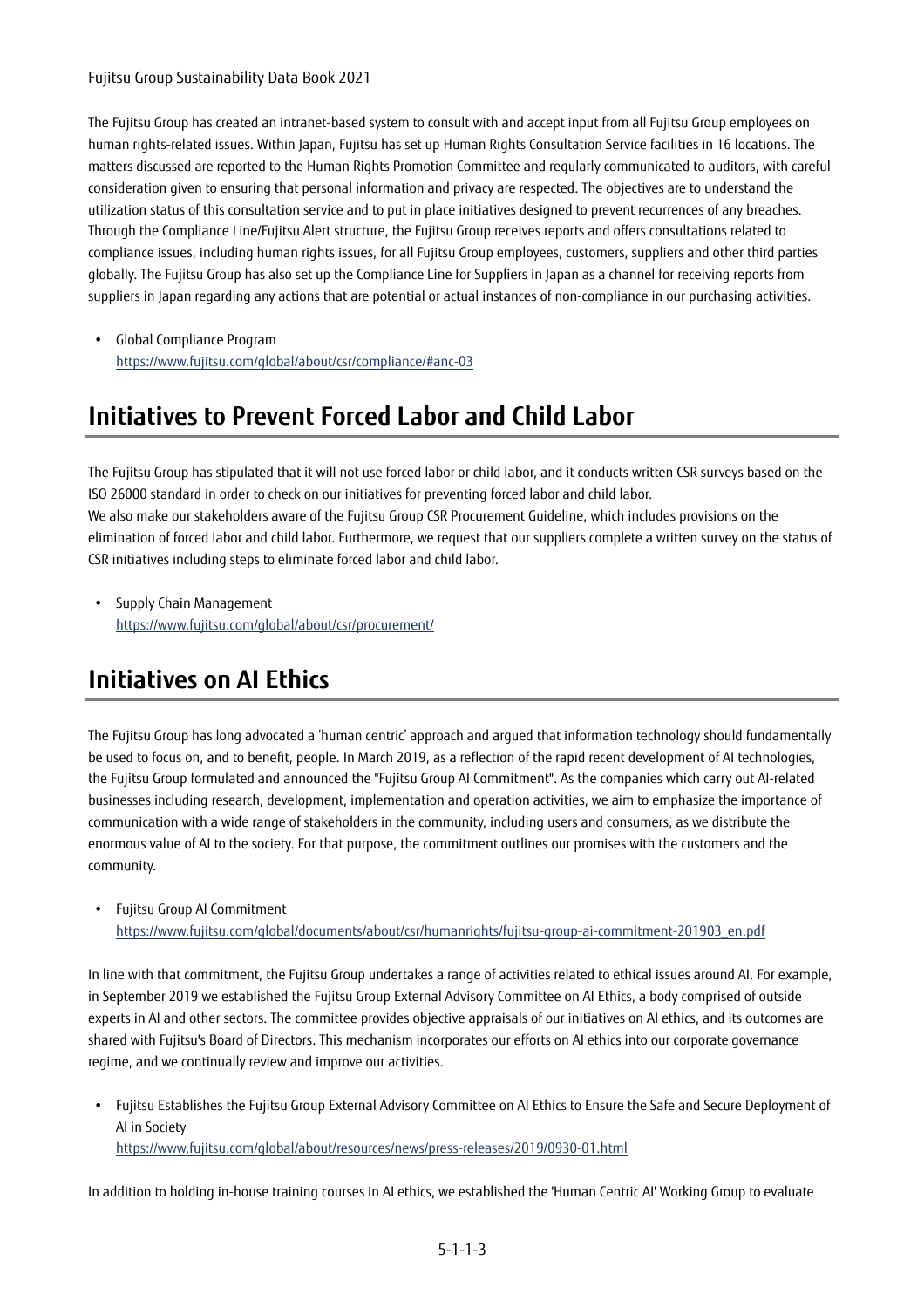and examine AI from a variety of perspectives. This is one way we are working to prevent ethical problems related to AI, including concerns that people have with the impact on human rights, privacy and ethical issues that may arise during the tangible business phases of AI research, development, implementation, and operations.

To further such initiatives, Fujitsu has the Digital Technology Promotion Legal Office within the Legal, IP and Internal Control Unit, which supports the delivery of safe, secure AI solutions by considering the balance between technology utilization and legal norms. Furthermore, we established the Research Center for AI Ethics as part of Fujitsu Research to broaden our research into AI ethics, with the aim of creating and disseminating AI ethics technologies via interdisciplinary research as well as technological development.

# **FY2020 Performance**

### **Fujitsu Initiatives Addressing Human Rights Issues in Three Areas of Human Rights Due Diligence**

| <b>Areas</b> | <b>Human Rights Issues</b>                          | <b>Major Activities in FY2020</b>                                                                                                                                                                                                                                                                                                                                                                                                                                                                                                                                                                                                                                                                                                                                                                                                                                                                                                                                                                                                                                                                                                                                                                                                                                                                                                                                                                                                                                                                                                                                                                                                                                                                            |
|--------------|-----------------------------------------------------|--------------------------------------------------------------------------------------------------------------------------------------------------------------------------------------------------------------------------------------------------------------------------------------------------------------------------------------------------------------------------------------------------------------------------------------------------------------------------------------------------------------------------------------------------------------------------------------------------------------------------------------------------------------------------------------------------------------------------------------------------------------------------------------------------------------------------------------------------------------------------------------------------------------------------------------------------------------------------------------------------------------------------------------------------------------------------------------------------------------------------------------------------------------------------------------------------------------------------------------------------------------------------------------------------------------------------------------------------------------------------------------------------------------------------------------------------------------------------------------------------------------------------------------------------------------------------------------------------------------------------------------------------------------------------------------------------------------|
| Supply Chain | Work environment /<br>high-risk minerals            | • Conducted a CSR Survey to check the adoption status of the RBA Code of Conduct<br>by suppliers (119 key suppliers and manufacturing-related employment agencies<br>and subcontractors) and actioned the feedback from the survey results<br>• Notified parts suppliers, manufacturing subcontractors and manufacturing<br>employment agencies of the Fujitsu Group CSR Procurement Guideline and<br>requested submission of their written agreement to the guideline<br>• Checked Fujitsu group manufacturing sites for the status of their compliance with<br>the RBA Code of Conduct<br>• Conducted mock audits of RBA Code of Conduct adoption at three group<br>manufacturing sites in Japan and other countries                                                                                                                                                                                                                                                                                                                                                                                                                                                                                                                                                                                                                                                                                                                                                                                                                                                                                                                                                                                       |
| Employees    | Discrimination and<br>harassment / working<br>hours | • Conducted a survey and confirmed the current status, based on the results of<br>previous human rights impact assessments, into working hours, wages, privacy,<br>and reporting systems for 21 companies in the regions outside of Japan (Northern<br>and Western Europe, Central and Eastern Europe, Americas, Asia, and Oceania)<br>• Conducted e-learning courses for all employees on preventing harassment in the<br>workplace, including preventing discrimination against members of the LGBT+<br>community, with content that reflected changes to Japanese legislation (Act on<br>Comprehensive Promotion of Labor Policies)<br>• Continued training for new and promoted employees, as well as human rights<br>training in each region throughout Japan, with the aim of preventing various<br>forms of discrimination and harassment<br>• Conducted group-wide "Barrier-Free Minds" workshop (group-based training and<br>e-learning) aimed at establishing workplaces and a society in which everyone can<br>participate actively, whether disabled or not<br>• Held an online seminar titled "Now is the time to reconsider our information<br>literacy" to counter false information, predictions, and prejudices related to the<br>COVID-19 pandemic<br>• Reviewed internal systems, monitored ICT usage and delivered management<br>reforms to promote diversified, flexible work styles that are not predicated on long<br>working hours<br>• Conducted "Unconscious Bias" e-learning courses for all employees to help reveal<br>underlying systemic discrimination while also further promoting diversity and<br>inclusion, and expanded the courses to include group companies in Japan |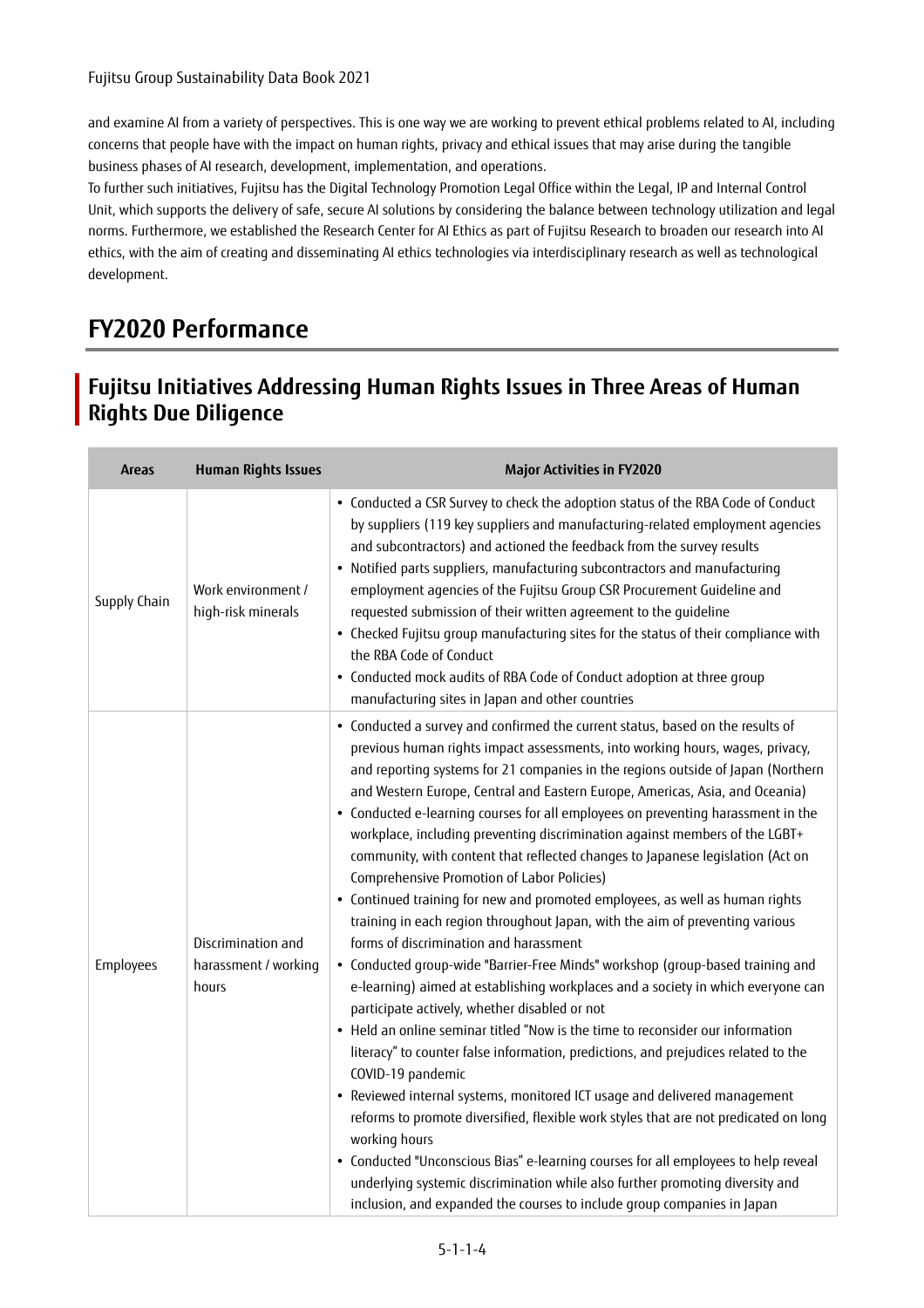|                            |                              | • Studied appropriate options for a Human Rights Consultation Service facilities,<br>held an online workshop, and deployed the concept to Group companies in Japan                                                                                                                                                                                              |
|----------------------------|------------------------------|-----------------------------------------------------------------------------------------------------------------------------------------------------------------------------------------------------------------------------------------------------------------------------------------------------------------------------------------------------------------|
| Customers and<br>end users | Privacy and data<br>security | • Announced the Fujitsu Group AI Commitment and conducted an assessment of the<br>impact of AI on human rights. We will systematically identify the points that<br>should be taken into consideration for each industry and for the tasks in each<br>occupation when promoting AI businesses, and then refer to these points when<br>planning specific measures |

### **Education on Human Rights Issues**

- E-learning for employees conducted by Fujitsu and group companies in Japan at various locations: 46,487 attendees Preventing Workplace Harassment: Aimed at creating inclusive workplaces where everyone is welcome
- Employee training conducted by Fujitsu and group companies in Japan at various locations: 11,841 attendees Discrimination against minorities, workplace harassment, promoting an understanding of gender diversity and human rights issues related to business operations
- Fujitsu and group companies in Japan Training for new employees: 1,226 attendees (Fujitsu figures) Training for promoted employees: 2,859 attendees (Fujitsu figures) Training for new executives: 66 attendees

## **Activities to Raise Awareness of Human Rights**

- Held a contest in which employees of Fujitsu and group companies in Japan and their families devised slogans to promote human rights awareness: 2,825 submissions
- Distributed human rights messages to employees of Fujitsu and group companies in Japan timed to coincide with Human Rights Week (December 4-10, 2020)
- Displayed posters promoting human rights awareness in the workplaces of Fujitsu and group companies in Japan.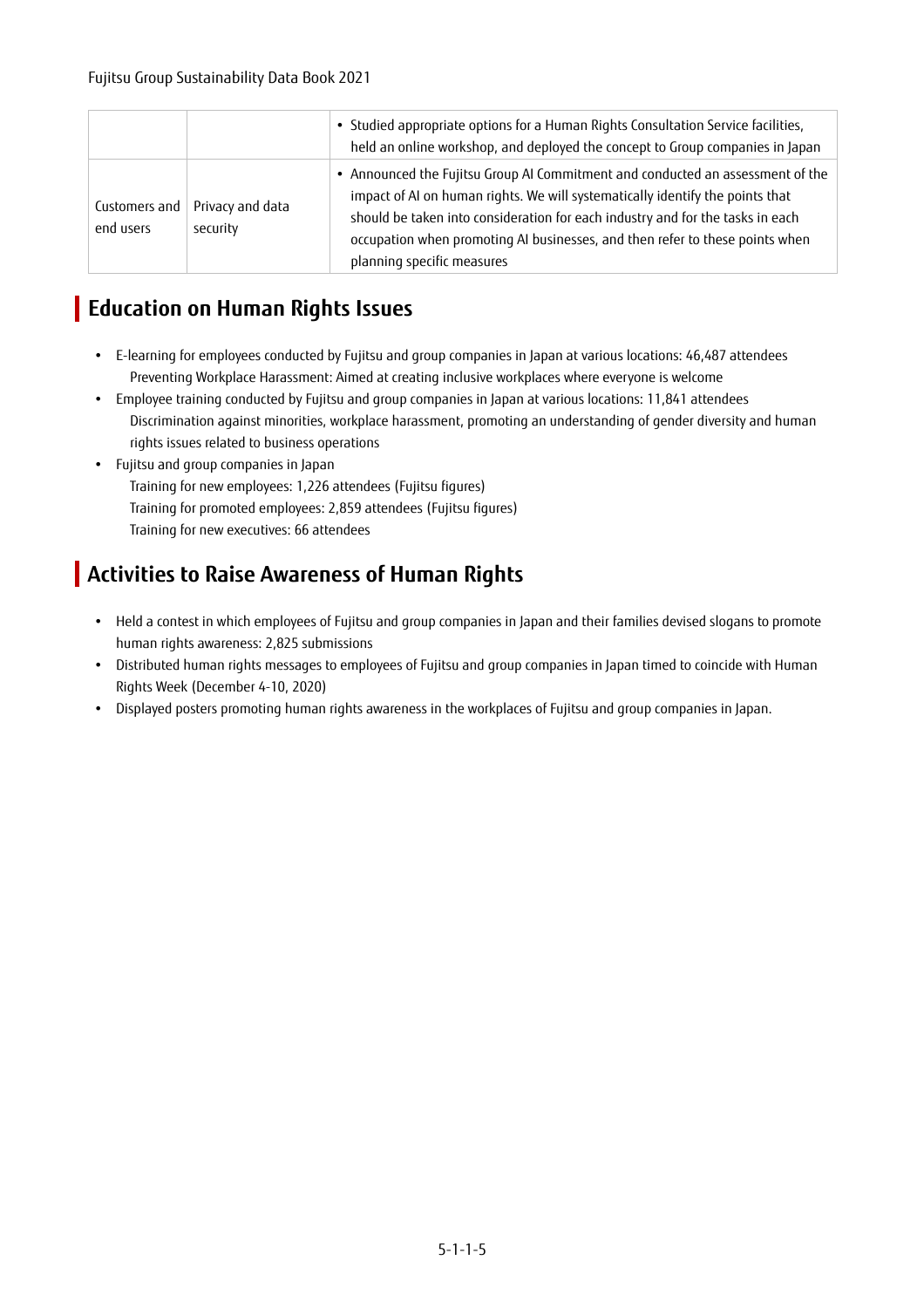# **Diversity and Inclusion**

#### **Goals WHAT FUJITSU ASPIRES TO BE**

Be a responsible business that reflects the diversity of our world and build an inclusive culture where everyone can be completely themselves.

We will celebrate difference and ensure that people can succeed regardless of their personal identity, especially their gender, sexual orientation, gender identity, race, ethnicity, health, disability, and age.

#### **GOALS FOR FY2022**

Cultivation of inclusive corporate culture.

- KPI: ・ Fujitsu Group aims to achieve at least Consolidated 69% from 66%(FY2019) / Non-consolidated 63% from 59%(FY2019), in favorable answers to Diversity and Inclusion question of Engagement Survey by FY2022.(\*1)
	- ・ Fujitsu Group aims to achieve at least Consolidated 10% from 8%(FY2019) / Non-consolidated 9% from 6%(FY2019) female leadership by FY2022.(\*1)
- \*1 Where "Consolidated" relates to all Fujitsu Group Companies globally, and "Non-Consolidated" relates to Fujitsu Limited.

## **Diversity and Inclusion Policy**

Here at the Fujitsu Group, we have engaged in efforts to advance diversity and inclusion (D&I), based on the idea that "We respect fairness and equality, and promote diversity and inclusion," as described in the Purpose Statement of the Fujitsu Way. These efforts are based on one of our corporate values: "We respect diversity and support individual growth." Nowadays, diversity refers not only to factors like gender, disability, and nationality, but also to things like work style, communication style, and multi-culturalism, in a variety of different settings and from a variety of different perspectives.

We established the Global D&I Vision & Inclusion Wheel at the Fujitsu Group to reflect this expansion in definition. It acts as a guideline, helping further advance our efforts toward inclusion and diversity within our employees.

This wheel expresses the Fujitsu Group's overall efforts as they relate to D&I, and also defines what D&I means for the Group. The Global D&I Vision states that our ultimate goal is for each and every employee to be able to express themselves and their individual strengths. The wheel also defines the vision, strategic goals, and focus areas required to realize this goal. We also clarify, through the Inclusion Wheel, that our efforts toward D&I will be wide-ranging, covering a diverse array of factors and fields, while staying rooted in five focus areas.

#### **Global D&I Vision & Inclusion Wheel**



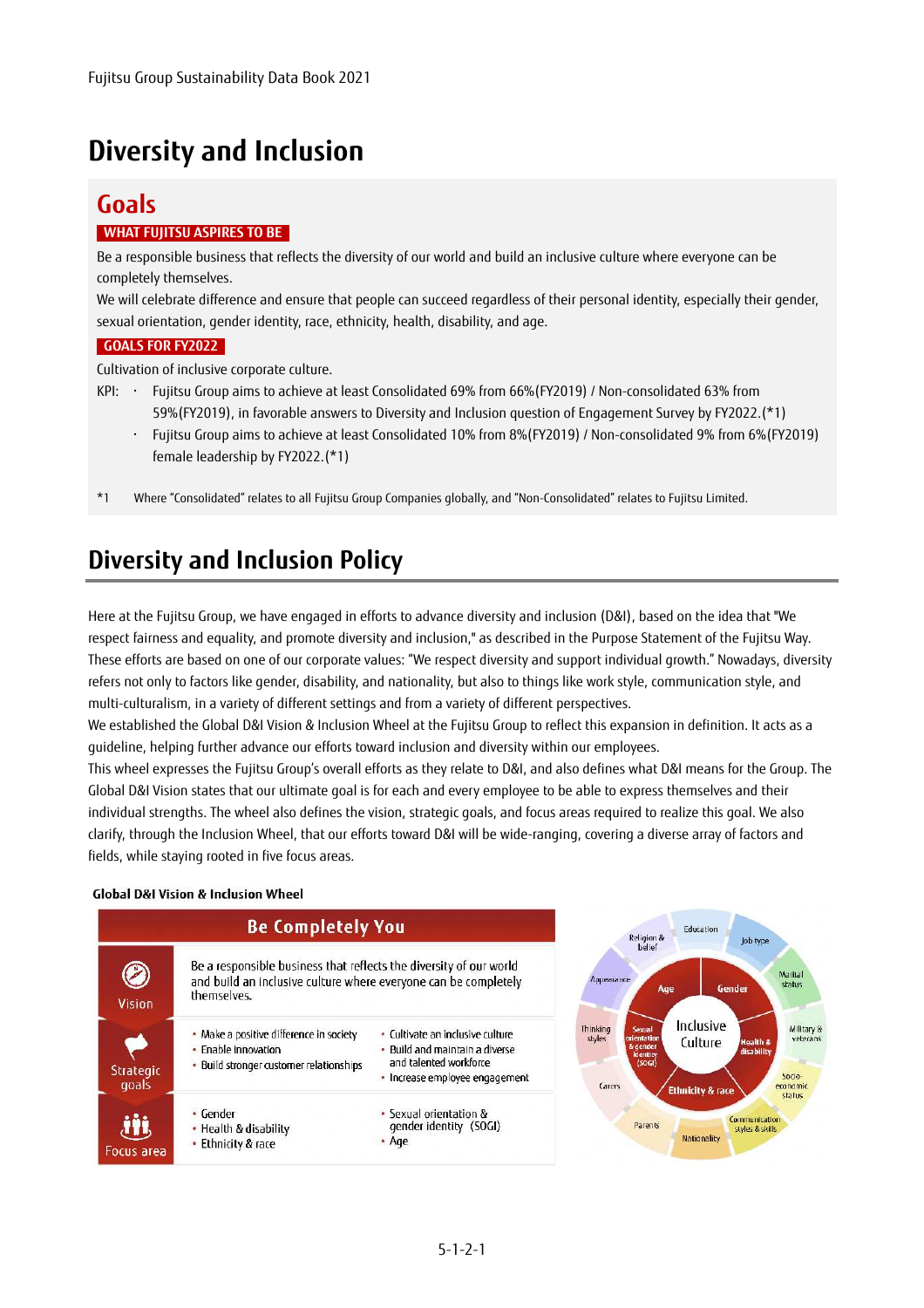## **Diversity Promotion Framework**

Here at Fujitsu, we established the Diversity Promotion Office in 2008. The office, which is under the direction of the President and the Diversity Officer, engages in efforts to promote diversity and inclusion in all Group companies.

The office hosts regular meetings, attended by all regional Diversity Promotion Representatives, for them to share information on issues and measures in each region and engage in planning for globally coordinated promotion measures. In order to have an awareness of the current state of diversity promotion, we also include questions on diversity in our annual global engagement survey. In addition, executive sponsors have been appointed to represent supporters in each of the priority areas, and support the promotion measures in each area.

All domestic group companies in Japan are also required to select a diversity promotion manager. These managers promote diversity in the Group as a whole by sharing information amongst each other during their meetings, strengthening their coordination with Fujitsu, helping standardize policies, and more.

Furthermore, from FY2020, the system will be designed to allow higher-level executives to include D&I-related items in their goals.

## **Initiatives for Fostering Corporate Culture**

#### **Companywide Diversity Promotion Forum**

In order to foster a corporate culture at Fujitsu where "anyone can play a role in their own way," in FY2008, we launched the Companywide Diversity Promotion Forum, with the aim of getting employees to see diversity and inclusion in a new light and inspiring a new mindset and behavioral change, and have held it once a year since then. In FY2020, we held the forum with the theme, "Transforming Yourself, Transforming Corporate Culture – The Reason for Diversity and Inclusion" with a message from the President and a panel discussion by four officers, which was an opportunity for us to think about the importance of diversity and inclusion as a digital transformation (DX) company.



## **Endorsement of International Standards**

In FY2017, the Fujitsu Group issued a CEO Statement of Support for the Women's Empowerment Principles, which were created by the UN Global Compact and UN Women. In doing so, we pledged our support of the principles. In FY2018, we also became the first Japanese company to pledge our support to the UN's LGBTI Standards of Conduct for business, and have been proactive overall in our adaptation to global trends in diversity.

## **Gender-Based Initiative**

The Fujitsu Group has set goals to increase the percentage of female employees in leadership positions, and we are working to promote initiatives to achieve these goals and reform the culture at Fujitsu Group companies.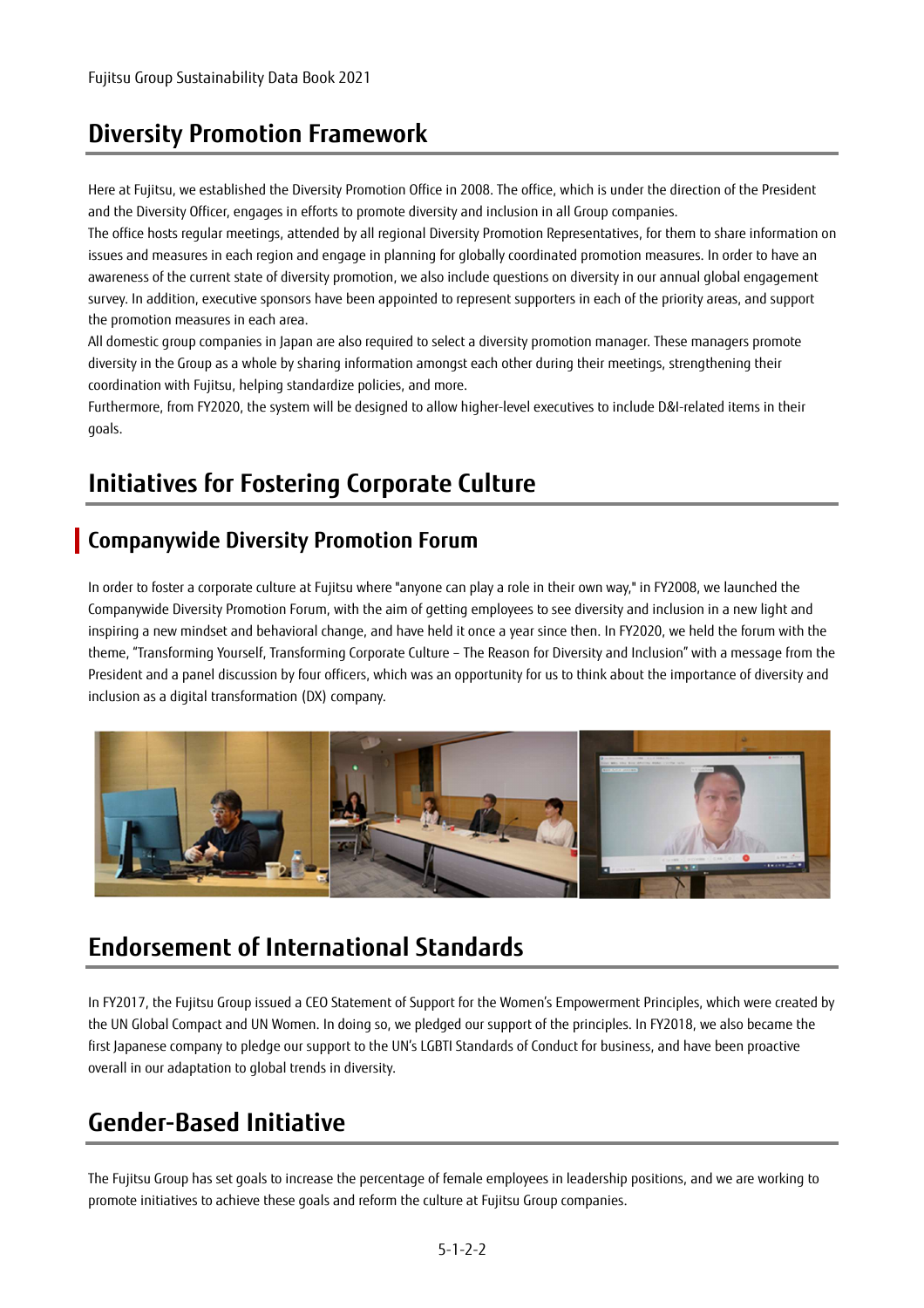#### Fujitsu Group Sustainability Data Book 2021

At Fujitsu, these efforts involve nominating female employees from the leader level as candidates for top management, and establishing/implementing individually tailored training programs for these employees alongside their workplace, the management, HR, and the Diversity Promotion Office. In addition to these kinds of management-track leadership programs, we also conduct workshops and events that allow female employees to reflect and build on their careers in other tracks as well. These act as pipelines to drive female employees to further advancement, and allow us to support the careers of each and every employee. Strategic measures are being boldly implemented in other regions, as well, according to the situation of the region and the country.



#### **Career Workshop for Female Employees**

Fujitsu and its domestic Group companies host workshops that are primarily for young female employees that are on a leadership track, where awareness-raising by external lecturers, dialogues with multiple role models, and discussions with executive personnel are held, with the goal of further encouraging the career development of female employees. Our goal with the workshop is to help eliminate any internalized prejudice as to their manager-level career development, expand their career options, and acquire the broader perspective needed to perform in high-level positions.

## **International Women's Day Initiatives**

The Fujitsu Group uses the occasion of International Women's Day, which falls on March 8 each year, as an opportunity to communicate messages from top management and share video messages from female employees around the world and the employees who support their activities. In addition, we use green, the theme color of gender at the Fujitsu Group, to build a sense of unity and cohesion within the group, while accelerating the transformation of corporate culture by holding various events such as webinars and lectures in each region. Since FY2018, Fujitsu and its domestic Group companies have been hosting lectures by guests from outside Fujitsu, as well as networking events and the like.

## **Support of the Kanagawa Women's Activity Support Group**

The Kanagawa Women's Activity Support Group is made up of top male officials from well-known companies, administrative offices, universities, and other organizations that are headquartered (or have a major business office) in Kanagawa Prefecture, and that have been active in their support of women's career development. Supporting members share relevant initiatives in their own organizations through declarations of conduct, and in doing so, work to create and drive the women's career development movement in the area. In November 2015, Fujitsu became a supporting company of the group, and delivered a declaration of conduct aimed toward the expansion of the women's career development movement. At present, we are



Declaration of Conduct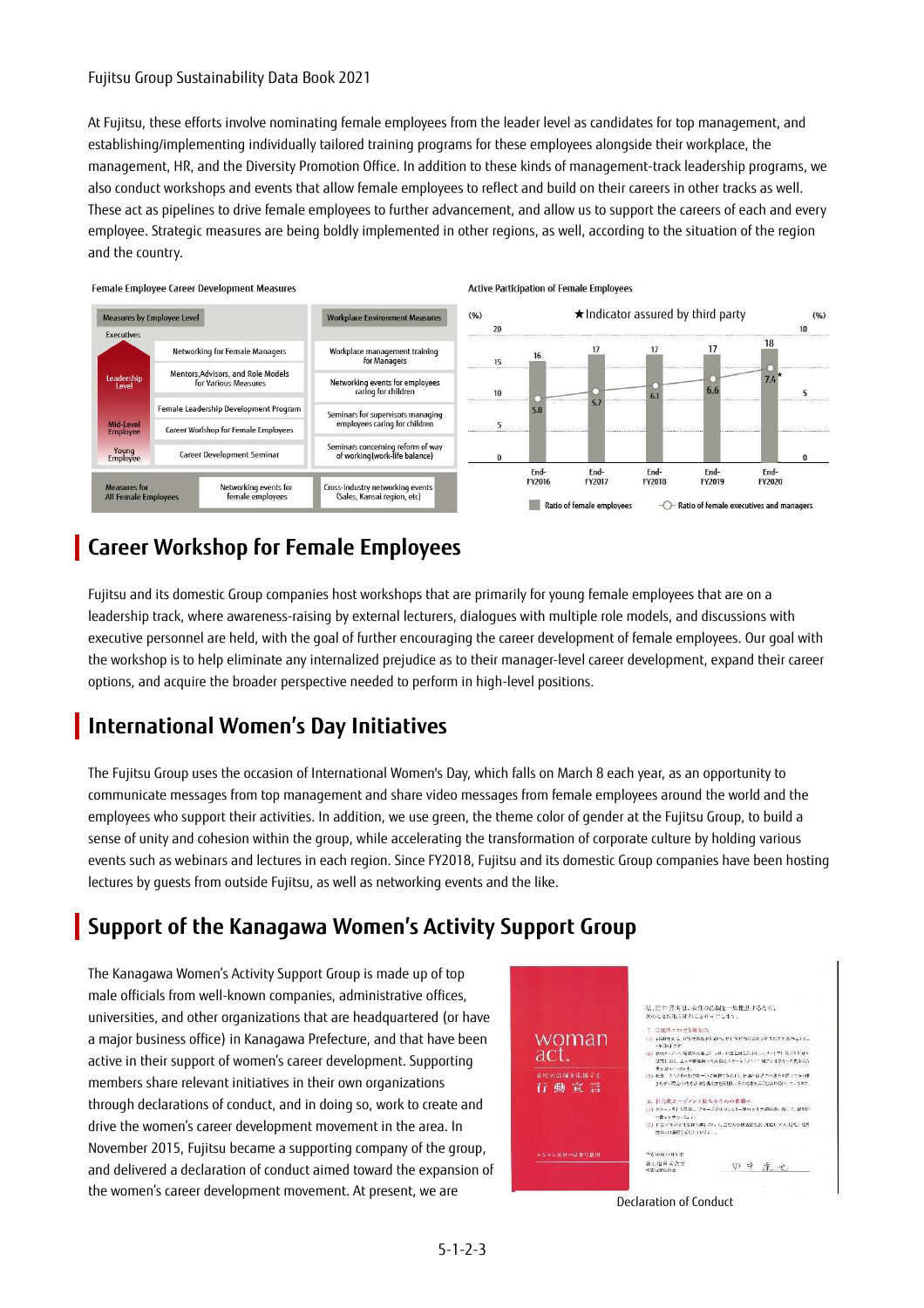working to jumpstart their activities, in collaboration with other member companies who support these efforts.

 Declaration of Conduct for Women's Activity Support https://www.fujitsu.com/jp/documents/about/csr/diversity/Woman\_act.pdf

## **Initiatives in Other Regions**

In order to implement gender equality in career paths and become a truly well-balanced DX company, we have conducted mentoring via pairs of female engineer mentees and talented senior engineer mentors. The aim is for mentees to build confidence through regular coaching, seek out their value as individuals, undergo mutual growth and form new networks.

In addition, employee network groups for gender empowerment and gender diversity are highly active.



## **Employment and Support of People with Disabilities**

At Fujitsu, we do not impose restrictions on the types of jobs available to people with disabilities. As such, there are people with disabilities who work in a wide range of jobs, from sales staff to SEs, R&D staff, administrative staff, and more.

During the hiring process, we prepare pamphlets and websites aimed toward job seekers with disabilities. This pamphlet includes employee interviews, as well as information as to our stance on the employment of people with disabilities, and the wide range of jobs available to them. In explaining how we provide an affirming and individually oriented workplace for all, regardless of disability, we hope to relieve them of any anxiety they may have about their employment. We also conduct long-term follow-up on these employees, from training until they become settled in their jobs, to encourage them to stay with us for the long term.

Examples of this include special training programs when they enter



the company, and workplace-oriented consultations so that each employee is able to perform to the best of their abilities. We also created a manual for workplaces, called the Work Style Guideline. It lists the things that employees should consider when working with employees with disabilities, according to each type of disability. In addition, we introduced a diversity communication tool—FUJITSU Software LiveTalk—as a common service for Fujitsu and its domestic Group companies, in order to support smooth communication and efficient operations which include employees who are hearing-impaired. We are implementing strategic measures such as hiring, accessibility improvements, and employee network activities in other regions, as well, according to the situation of the region and the country.

#### FUJITSU Software LiveTalk https://www.fujitsu.com/jp/group/ssl/products/livetalk/

Furthermore, communities of people with disabilities all over the world, on their own initiative, are launching efforts to jumpstart activities for creating better working environments for employees with disabilities.

#### **Disability-Oriented Diversity Promotion Forum**

Fujitsu hosts forums that aim to support people with disabilities in the workplace. Every year, the forums are set up to have a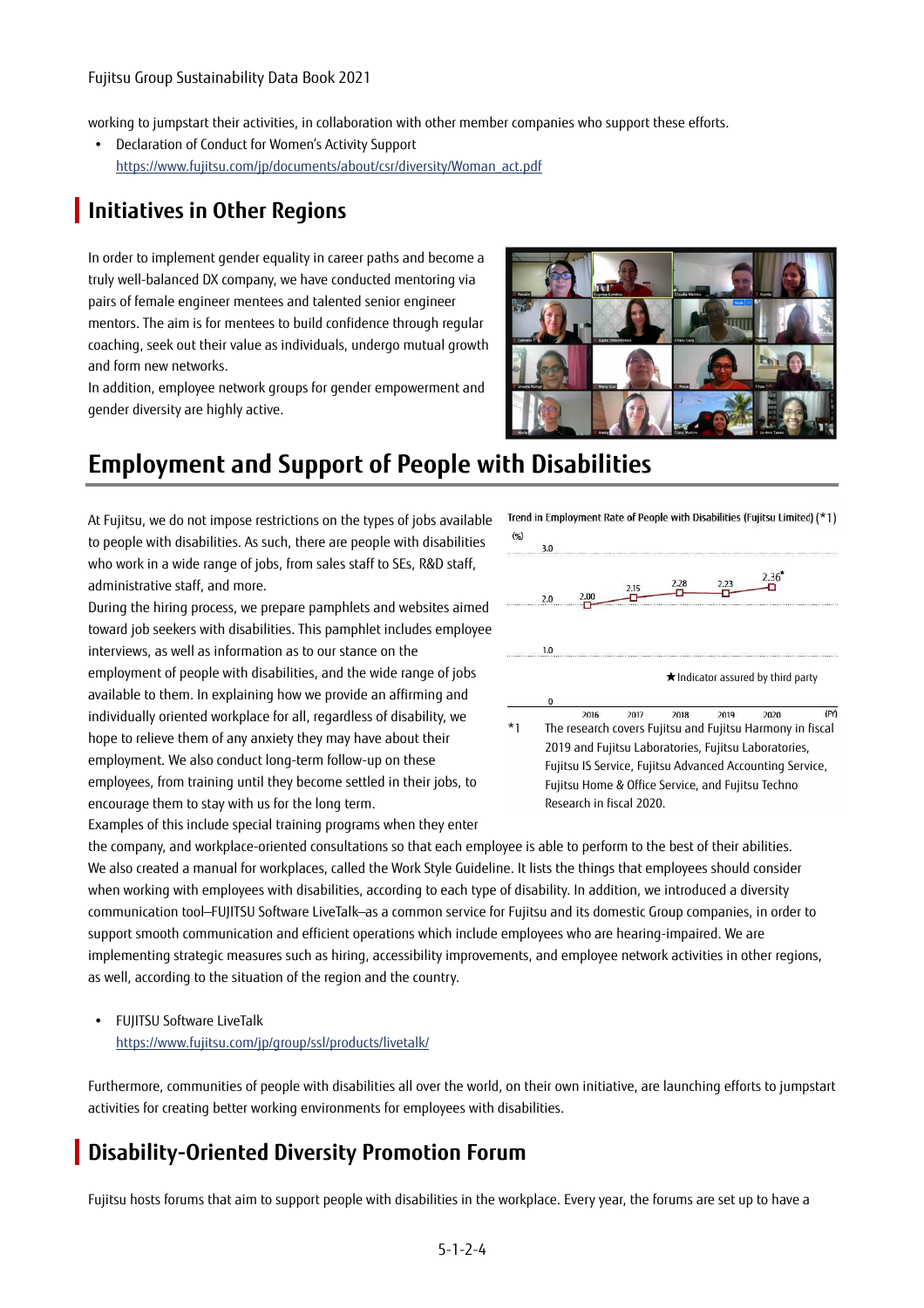variety of themes, such as rational considerations for people with disabilities, lessons for universal design, and para-sports experiences. In FY2020, the forum's theme was "Understanding Developmental Disabilities in the Workplace." We conducted programs which aimed to create a workplace where everyone can work in a way that makes the most of their strengths, for employees to think about hints for behavior in their daily lives and specific ways to respond.

## **Initiatives on the International Day of Persons with Disabilities**

On December 3, the International Day of Persons with Disabilities, we used purple, the Fujitsu Group's theme color for health and disability, to create a sense of unity within the Group, delivered messages from top management, and shared video messages from the internal diversity champions of the disability areas in each region. We are working together with D&I promotion teams and employee network groups in each region to raise awareness of disabilities by holding events such as webinars and roundtables which promote understanding for people with disabilities, as well as conducting various initiatives that are aimed at boosting employee awareness.

### **Internal Global Collaboration for People with Disabilities**

At the Fujitsu Group, representatives from independently managed network groups of employees with disabilities in each region have come together to form a global network (Global Network of Persons with Disabilities), along with the support of executive sponsors, to promote understanding of employees with disabilities and create an inclusive environment on a global scale.

### **Special Subsidiaries to Promote the Employment of People with Disabilities**

At Fujitsu and its domestic Group companies, we have established special subsidiaries in order to provide people with disabilities a wider range of workplaces. These subsidiaries work to cater to the unique needs of each and every individual, and create workplaces where they can thrive.

## **Initiatives in Other Regions**

In certain regions, employees who promote D&I are providing support for the Human Resources Department and reforming internal regulations and hiring practices, in order to build a workplace that is more inclusive for people with disabilities. Fujitsu has created a system for interviewing people with disabilities about their support needs on a voluntary and confidential basis. By improving the workplace through these initiatives, we will further improve the inclusion of people with disabilities.

|                                                    | Year<br><b>Established</b> | # of People with<br><b>Disabilities</b> | <b>Main Work Tasks</b>                                                                                                                                                                          | <b>Business Office(s)</b>                                                                                                                            |
|----------------------------------------------------|----------------------------|-----------------------------------------|-------------------------------------------------------------------------------------------------------------------------------------------------------------------------------------------------|------------------------------------------------------------------------------------------------------------------------------------------------------|
| Fujitsu FSAS &<br>Sun Ltd.                         | 1995                       | 33                                      | Repair of ATMs, PCs, and printed circuit<br>boards; various tasks for Fujitsu<br>maintenance services                                                                                           | Beppu                                                                                                                                                |
| Fujitsu<br>Harmony<br>Limited                      | 2013                       | 171                                     | Recycling; office environment work;<br>health maintenance work; creation of<br>free gifts; operational support of<br>meetings/events; order/sale of box<br>lunches; support of health check-ups | Kawasaki, Numazu,<br>Shinagawa, Yokohama, Shin-<br>Koyasu, Aomori, Sapporo,<br>Nagano, Sendai, Niigata,<br>Omiya, Okinawa, Makuhari,<br>Kansai, Nasu |
| Fujitsu Social<br>Science<br>Laboratory<br>Limited | 2017                       | 12                                      | In-house delivery tasks; office support;<br>maintenance/management of office<br>environment; recycling-related tasks                                                                            | Kawasaki                                                                                                                                             |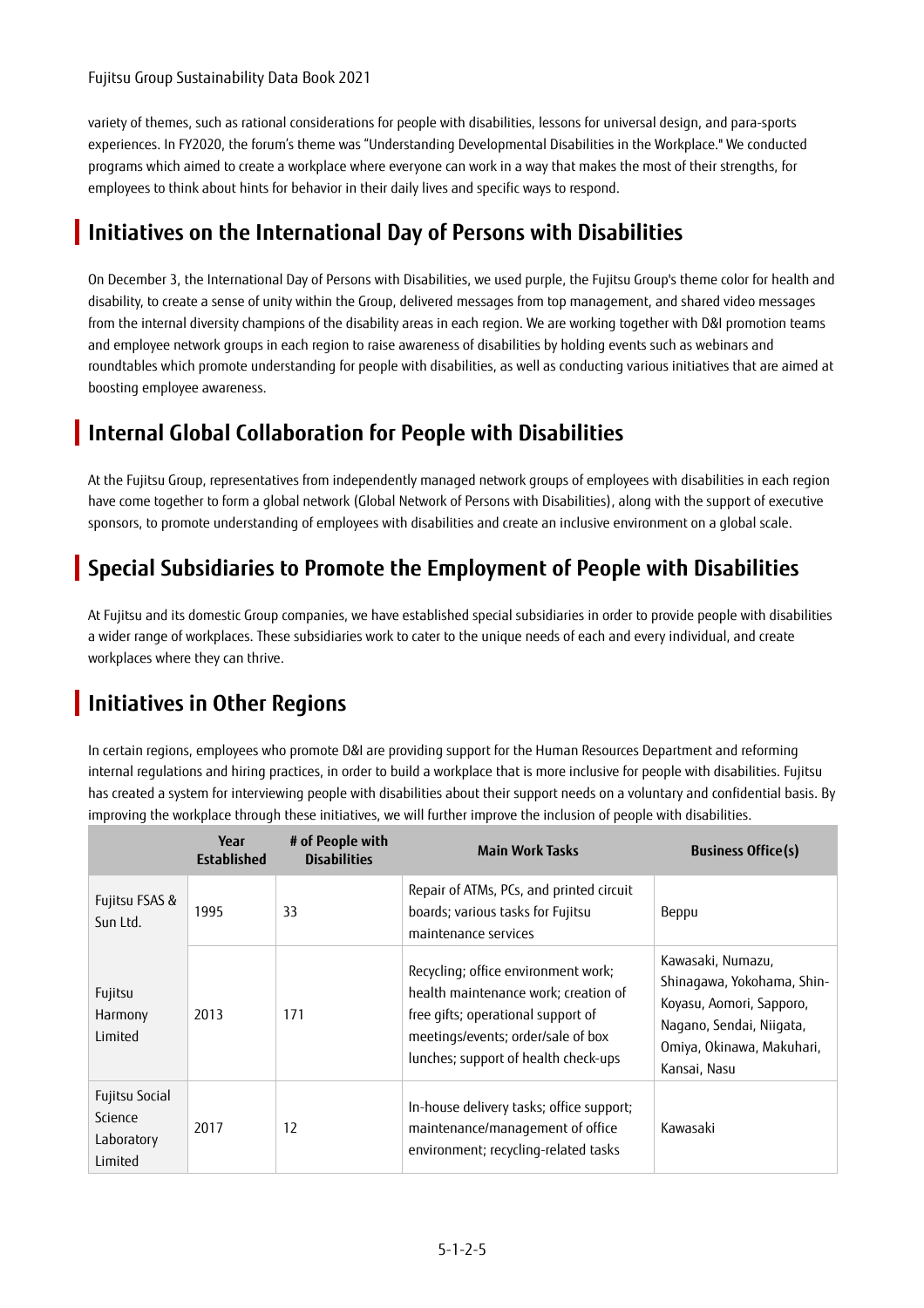## **Race/Ethnicity-Based Initiatives**

The Fujitsu Group is moving forward with efforts to create a corporate culture which treats people from diverse racial and ethnic backgrounds with respect. Various events are held in each region, such as employee network group activities to understand diverse cultures, events to understand national and regional cultures, activities to provide a deeper understanding of specific ethnic groups, activities to support ethnic minorities, internship and mentoring programs for university students of specific ethnic groups in cooperation with universities and other organizations, English-language movie events, and cooking sessions for various national cuisines.

In addition, at Fujitsu, we hire global personnel, including international students and students from overseas universities, by participating in Japan and career events held in outside Japan targeted at international students, holding in-house seminars, and accepting international students for internships. As a result, at the end of FY2020, there were 475 international employees working at Fujitsu. Fujitsu established the Integr8 network in 2007, which aims to support international employees and allow them to perform to the best of their abilities in the company. Through this project, we have worked to create a working environment that is more comfortable for our global personnel. As part of the project, we offer an intranet that provides explanations as to Japanese rules and regulations, HR procedures for business trips, visa acquisition procedures, information about food, clothing, and shelter, in addition to sharing information via our internal social media and other channels, to help these employees adapt more easily to the Fujitsu work environment and to their lives in Japan. The project has also been expanded to support the international integration of Fujitsu workplaces throughout the world. In order to accomplish this, we have provided support for the establishment of global societies within the Fujitsu Group and hosted workshops to hear from our employees and encourage them to share information, host networking events, and more.

## **Creating a More LGBT-Friendly Workplace**

Fujitsu is moving forward with initiatives to drive deeper understanding of gender and sexual diversity, (such as LGBT+), in order to create a workplace where every employee can feel secure and comfortable and perform to the absolute best of their abilities. In 2016, we released a message from top management, addressed to all employees of the Fujitsu Group, announcing our commitment to creating a more LGBT+-friendly workplace and working to make diversity and inclusion a reality within the group. In Japan, we are also expanding the scope of application of our internal systems, such as congratulatory and condolence payments, vacation days, and leaves of absence, to include same-sex partners as well.



Voluntary Participation to Pride Parade (Photo taken in 2018/ 2019)

Our efforts to raise awareness across the entire company include providing training on human rights, distributing leaflets, hosting lectures targeted at management, and sending out messages through the intranet. In addition, we also host LGBT+Ally Meetings, where employees can engage in discussions with a diverse range of LGBT individuals, in order to expand the network of LGBT allies. In 2018 and 2019, we have hosted screening events under the theme of LGBT and LGBT allyship (2017: The Case Against 8 / 2018: Kalanchoe). In recent years, participants of these events have started to naturally declare their LGBT allyship in the workplace, by putting stickers in rainbow colors (a symbol of respect for the LGBT community) on their office PCs and business card holders.

In June 2018, Fujitsu became the first company in Japan to announce its support for the UN Standards of Conduct for Business Tackling Discrimination against Lesbian, Gay, Bi, Trans, and Intersex People.

In 2019, Fujitsu Group participated in Pride events held in Tokyo and other cities around the world, including London, Birmingham, Lisbon, Dallas, and Silicon Valley.

Furthermore, Fujitsu participates in and sponsors Pride House Tokyo(\*2) as a Gold Partner. Sparked by the Tokyo Olympics and Paralympics, this project aims to go beyond sectors and collaborate with organizations, individuals, and companies to disseminate information related to sexual minorities and build permanent places where young LGBTQ people in the next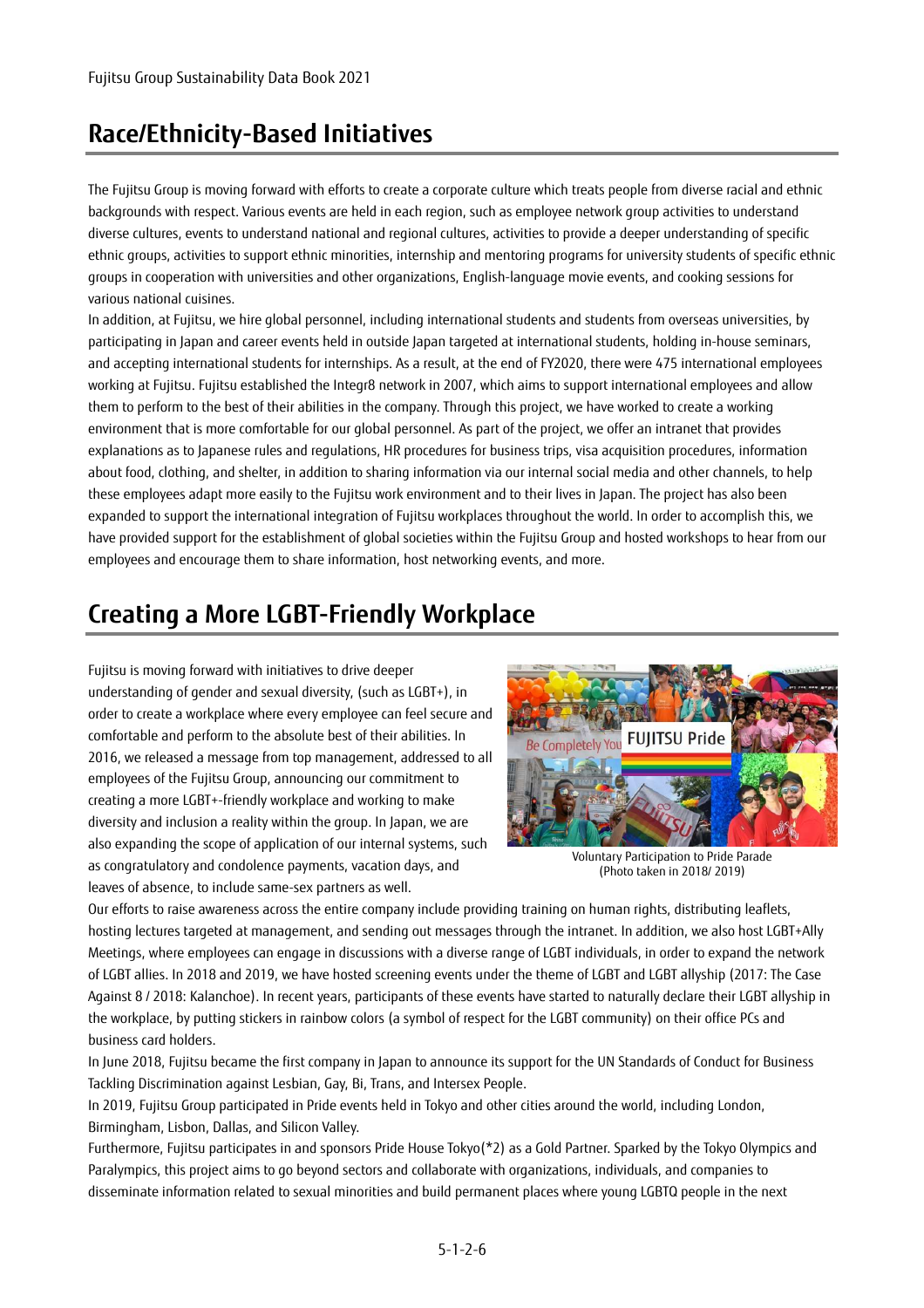#### Fujitsu Group Sustainability Data Book 2021

generation can gather with peace of mind. These initiatives have been highly regarded, and for five straight years, they have received the top "Gold" classification for PRIDE Indicators, according to the volunteer organization work with Pride.

#### \*2 Pride House Tokyo https://pridehouse.jp/en/

Fujitsu Pride is a movement at the Fujitsu Group where representatives from employee network groups of LGBT+ people and allies from each region come together to collaborate and take action on a global scale with the support of executive sponsors. In 2020, we held the first-ever online "Global Fujitsu Virtual Pride Week," hosted by Fujitsu Pride. Executives and employees from Fujitsu and group companies in Japan and overseas participate, and activities such as virtual parades, webinars, panel discussions, and small group events to discuss LGBT+ issues are conducted.



Global SOGI logo

## **Support of a Healthy Work-Life Balance**

Fujitsu is moving forward with efforts to establish systems that will allow employees to better balance their work and private life, including such events as childbirth, childcare, and long-term care. In addition to introducing and mainstreaming remote work, we are promoting a balance between work and childcare and long-term care by overhauling work systems, such as expanding "flex time" work setups without core work hours and allowing employees to use hourly increments of accumulated leave.

## **Childbirth and Childcare**

Fujitsu has established an Action Plan (\*3) in accordance with the Act on Advancement of Measures to Support Raising Next-Generation Children. We also provide babysitter subsidies and have in-house childcare facilities in our business offices. Several times a year, we also conduct seminars for employees who have just returned from parental leave, as well as seminars for supervisors of employees who are on parental leave, with the aim of providing workplace support and constructing networks, in addition to promoting diversity management. Furthermore, in addition to support seminars for employees who are about to take maternity or childcare leave, we also hold seminars for employees who are thinking about their career plans based on taking maternity or childcare leave in the future, employees whose spouses are about to have a baby, and supervisors who have such employees under their supervision, to fully support them in balancing work and childcare.

\*3 Action Plan: The first Action Plan was implemented in 2005. This current one is the 7th Action Plan (April 1, 2021 – March 31, 2024).

 7th Action Plan (61.6KB) https://www.fujitsu.com/global/documents/about/csr/diversity/season-7-action-plan-en.pdf

## **Nursing Care**

Since FY2017, we have also hosted the Balancing Work and Nursing Care seminar for employees involved in nursing care. The seminar provides an opportunity to learn basic knowledge about nursing care in general, including support policies both inside and outside of the company, the mental/emotional attitude needed, and the preparation that goes into providing nursing care. In addition, in FY2020, we released a handbook which compiles information about knowledge and behavior to keep in mind for each stage of care, as well as the company systems available for use, with the goal of having employees use them to balance work and nursing care. Furthermore, in conjunction with CareNet, Inc., a Fujitsu Group company that offers nursing care services, we launched a Nursing Care Consultation Service, and are aiming to realize employee wellbeing by addressing the nursing care worries of each employee across the entire Fujitsu Group.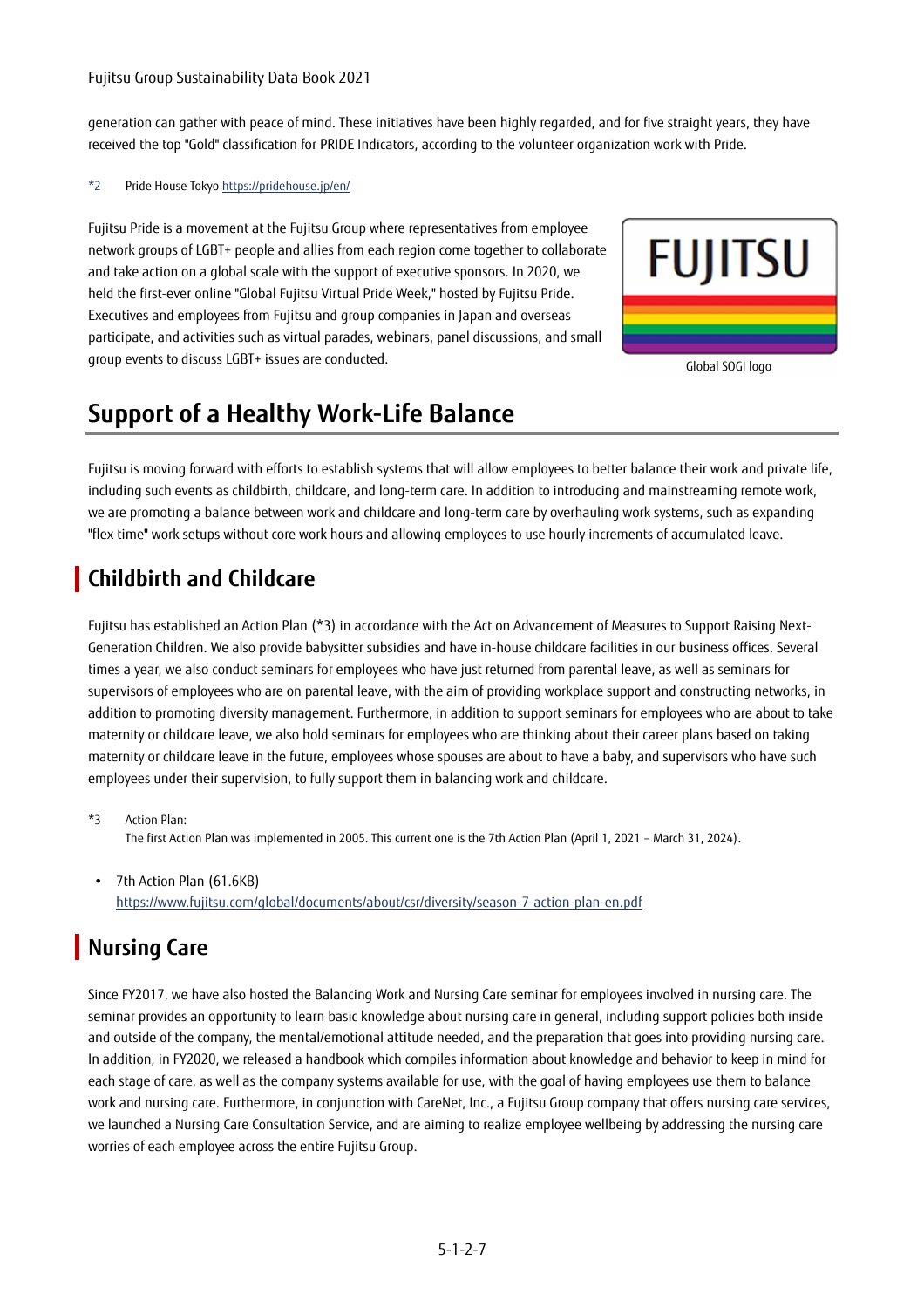## **External Awards / Certifications**

See here for a list of the external awards / certifications that Fujitsu has received for its diversity efforts.

 External Recognition and Awards https://www.fujitsu.com/global/about/csr/evaluation/

## **FY 2020 Performance** ★Indicator assured by third party

#### **Corporate Culture Reform Initiatives**

- Held Companywide Diversity Promotion Forums: 680 participants in FY2020 (Fujitsu and its domestic Group companies)
- Incorporated diversity and inclusion questions into our annual global engagement survey

### **Gender-Based Initiatives**

- Female employee rate: % to be confirmed / Female manager rate: 7.4%★/ Newly appointed female manager rate: 13.9% (Fujitsu)
- Held Female Employee Career Workshop: 69 participants in FY2018 (Fujitsu)
- International Men's Day Event (Global Delivery)
- Network groups for gender empowerment and diversity (in each region)
- Gender Pay Gap Program (NWE region, Global Delivery)
- Mentoring Program for Female Engineers (Global Delivery)

#### **Employment and Support of People with Disabilities**

- Rate of employment for people with disabilities: 2.36%★ (June 2020) (Fujitsu)
- Held Diversity Promotion Forum for employees with disabilities: 377 participants in FY2020 (Fujitsu and its domestic Group companies)
- Introduced LiveTalk, a diversity communication tool for hearing-impaired people, company-wide, and for all domestic group companies (Fujitsu and its domestic Group companies)
- Held lectures by employees with disabilities at new employee training (Fujitsu)
- Employee network groups for people with disabilities (in each region)
- Roundtables with employees and executives (Americas region)
- Training, promotion of understanding, and development of facility norms and guidelines for accessibility (NWE regions)

## **Race/Ethnicity-Based Initiatives**

- Addressing the workplace environment issues of foreign employees (Fujitsu)
- Black History Month (Americas region, NWE regions)
- Support for ethnic minorities (Oceania region)
- Employee network group activities for understanding diverse cultures (in each region)
- Events for understanding national/regional cultures (Americas region,Global Delivery, NWE regions)
- Activities to gain a deeper understanding of specific ethnic groups (Global Delivery, Americas region)
- Internship and mentoring programs for university students of specific ethnic groups in cooperation with universities and other organizations (Oceania region)
- English-language movie events (Global Delivery)